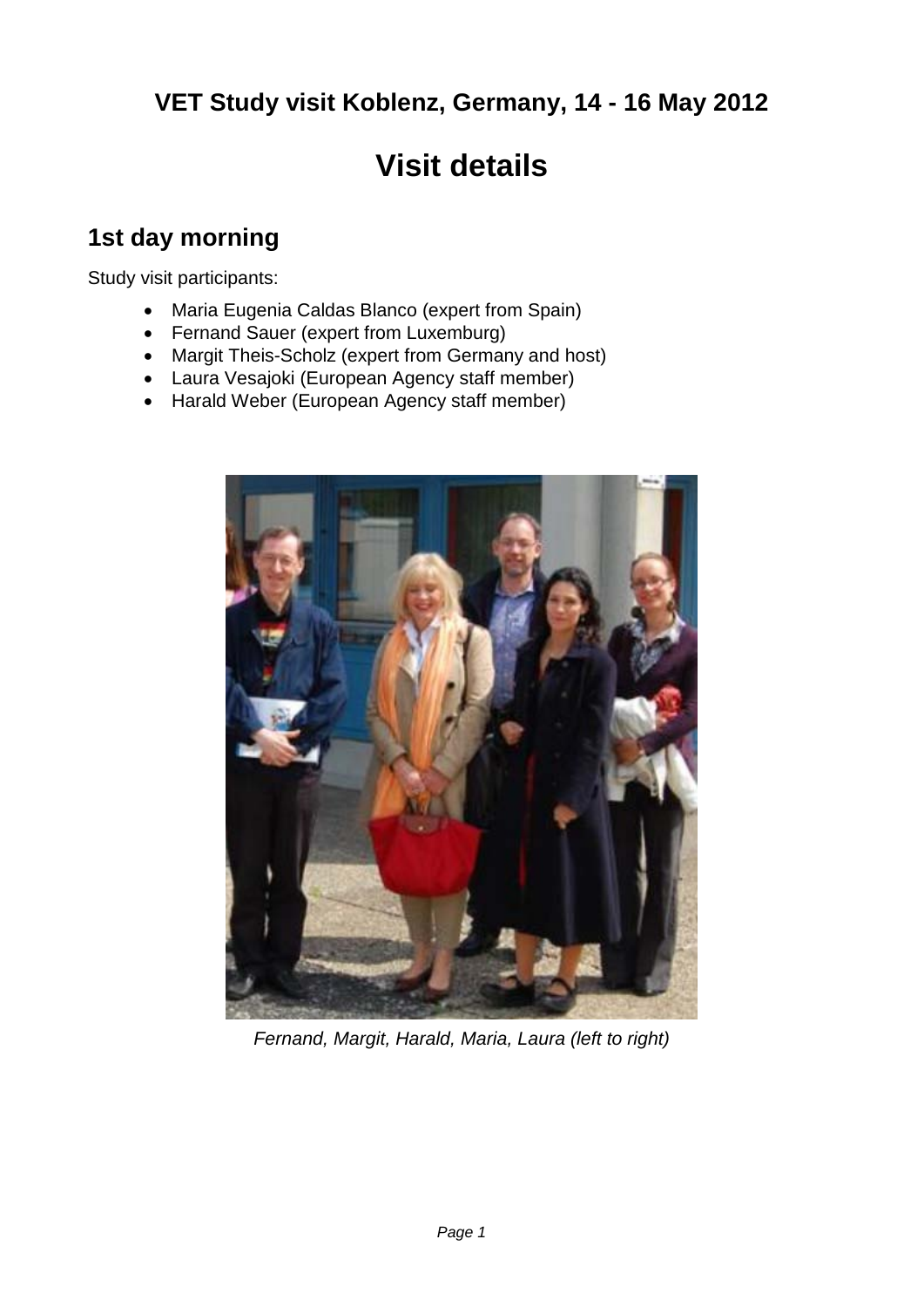# **1st day morning**

**Visit of the School for Vocational Education and Training in Andernach**



Welcome by **Rainer Finkenrath**, Deputy Headmaster of the public VET school. The school has currently about 1800 learners, 85 teachers and 86 classes. 1200 learners are enrolled in the dual system, 600 in full-time school.

**Tom Lenz**, a teacher, introduced the study visit team to the case of a young man with hearing impairment (see presentation **1-Andernach.pdf**). He is an apprentice for electronic technician. 1.5 days per week he attends the school, and 3.5 days per week he is in a large company. He does not like to have a special status and he didn't like signing, so he decided to leave the school for hearing impaired people because he felt that he didn't learn enough. Half of his study time has passed.

In July 2010 his teachers received for 1 day special information from teachers of a school for hearing impaired students. The student himself also has good support by a peer student, who always sits next to him. The student does not need any further technical support.

There were two other students in the past with hearing impairments as well, who studied car mechanics; they used sign language and managed their studies successfully. Else there are only 2 more physically disabled students at the school. When it comes to adaptations with regards to the examination due to certain disabilities, for those joining fulltime school the school decides, for the vocational school (i.e. the dual system courses) it is the Chamber of Industry and Commerce ('Industrie- und Handelskammer', abbreviation: IHK).

Most companies provide more apprenticeship contracts than they need for filling in gaps / vacancies. During their apprenticeships, students get 600 Euro per month in average during their first year. This is not enough money to move out from their parents' homes, yet companies require mobile apprentices who move to areas where they are needed.

At the beginning of each course special days are performed so students can get to know each other and to build up social relationships. With regard to soft skills, teaching behaviour supports this during the school year (e.g. teamwork).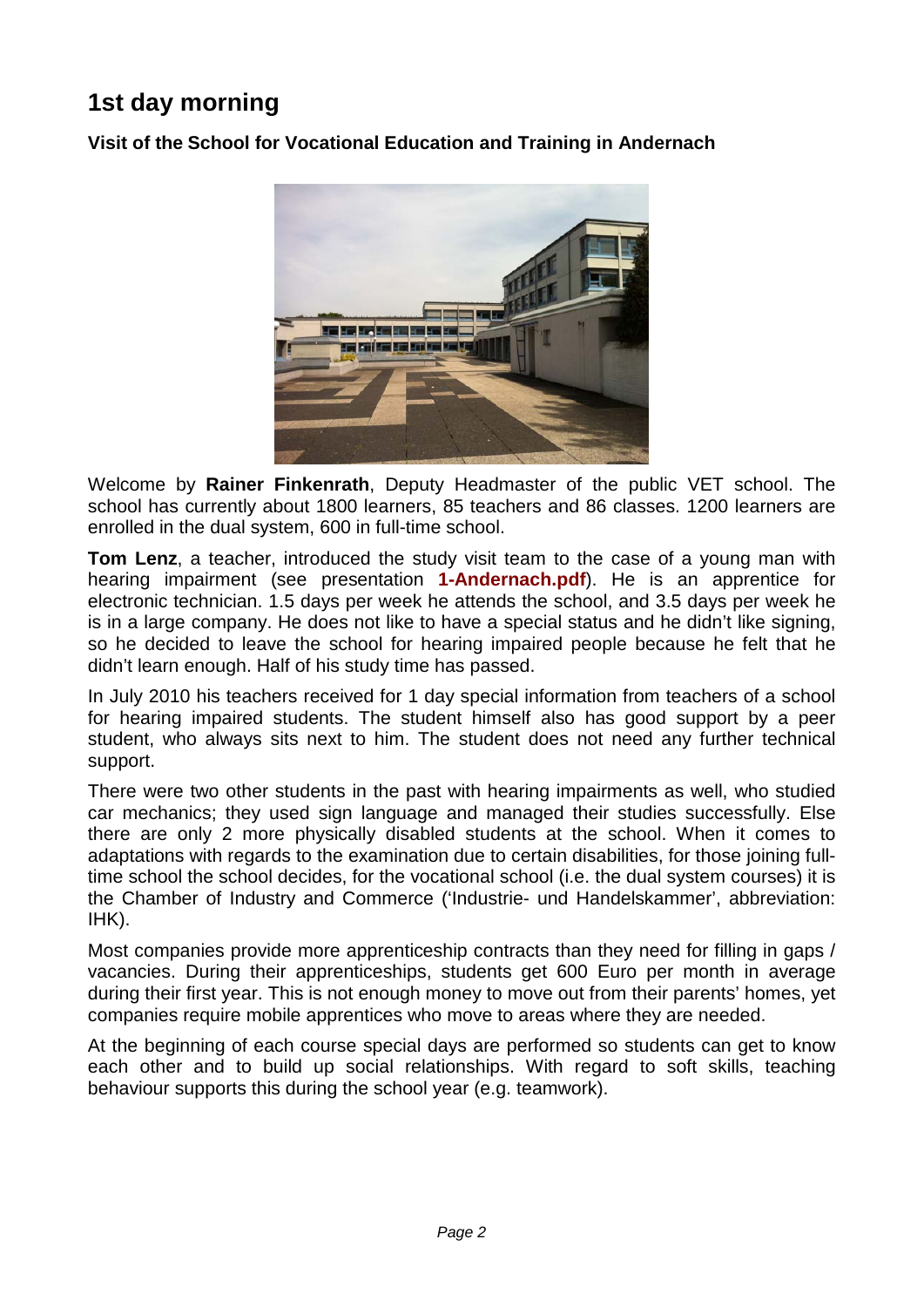Visit of *technical classroom* of **Frank Barth**. Most of the students work in teams of two, trying to solve a problem (programming task). The class is split in a practical and a theoretical class. The theory class is preparing their programming task and will swap places when they are ready with the other half. (The young man introduced by Mr Lenz is part of the practical group but not easy to identify).

Visit of a *prevocational training course* of 1 year duration ('Berufsvorbereitungsjahr', abbreviation BVJ) with focus on woodwork. The course of **Martin Buchinger** is covering topics like German, mathematics, painting,



sport, technical drawing and ethics. With regard to the profile of his students he summarised:

"The class consists of 16 students: 14 boys and 2 girls, between 16 and 17 years old. The majority of students comes from schools for children with special educational needs or from regional schools but without any qualifications. They shall gain occupational maturity here. The reasons for attending the BVJ are differing from difficult family situations, tendency/readiness toward violence within the family, separation of parents, loss of a parent by death, social environment (community attachment), up to petty crime, drug- and alcohol consumption, etc.

Very often parents are overburdened with the upbringing. Partly the pupils' behaviour is shielded by their parents. Approx. one third of the pupils have a supporting youth worker. The willingness of parents to cooperate with the school is very low. The participation level at parents' evenings is at 20%.

The students show noticeable ADS/ADHS symptoms - two cases are medically certified ADS. On the whole, the class is very restless, concentration falls rapidly, the frustration level is very low. The basic knowledge of orthography, reading, basic arithmetic operations is incomplete. Image of school and teachers is characterized negatively.

One female student (17 year-old) has a 2-year-old daughter, one student has entered drug treatment, three students are expecting imprisonment for 2-4 weeks during summer holidays - the reasons are various types of offences, such as personal injury, theft, drugs. One student was given the condition to complete successfully an alcoholic treatment. In order to get a positive social forecast, they all have to attend school lessons regularly."

The teacher is 20 hrs a week in this class, 4 hours he's leading an arts class. He is on his own, does not get support, has no team behind him or any kind of supervision, due to limited money and strict school structures. Of his 16 students, only between 4 and 12 attend each day, due to low motivation and other factors. He also does visits at home, and very rarely together with the police. The whole school has only 0.5 social worker, which he considers insufficient.

Much of the information about difficult students given from previous schools is not valid in the teacher's opinion. He allows the students to have a fresh start into his 1 year course and ignores the information.

Students are characterised by him as being quite passive and consumer-oriented. To motivate them, they can design and paint their own school tables which they will then use the rest of the year.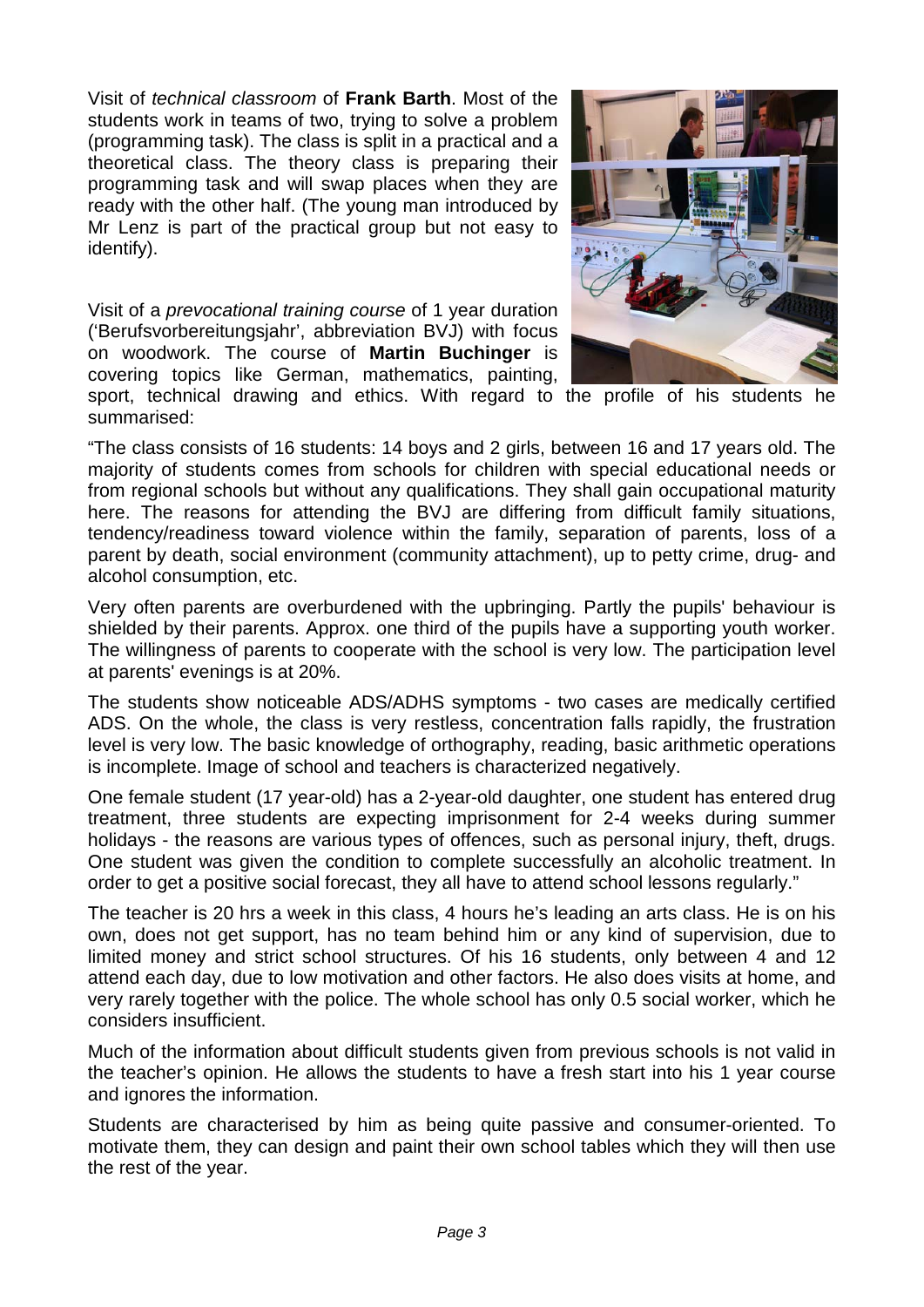Visit of a *prevocational training course* of 1 year duration ('Berufsvorbereitungsjahr', abbreviation BVJ) with focus on metal work. Students of **Norbert Retterath** were just in the process of designing a clock made of metal.

Students of prevocational classes select the focus themselves. But they come with a transition plan, where they had to identify beforehand the school they wished to go to. This helps to ensure that no student gets lost in the system.



The students present the two tasks they are currently doing (clock design and creating a screw clamp) to the study visit team.

In these prevocational courses students also have 8 weeks of internships. Teachers are then obliged to visit the companies where they work.

More or less from one third to half of the students at the prevocational classes continue to the real education at the school. There are however no follow-up statistics of students who have left / finished the course available. The city of Koblenz wants vocational schools to try to collect this data. The school does have questionnaires for companies where students have concluded their apprenticeships in order to get feedback from the labour market.

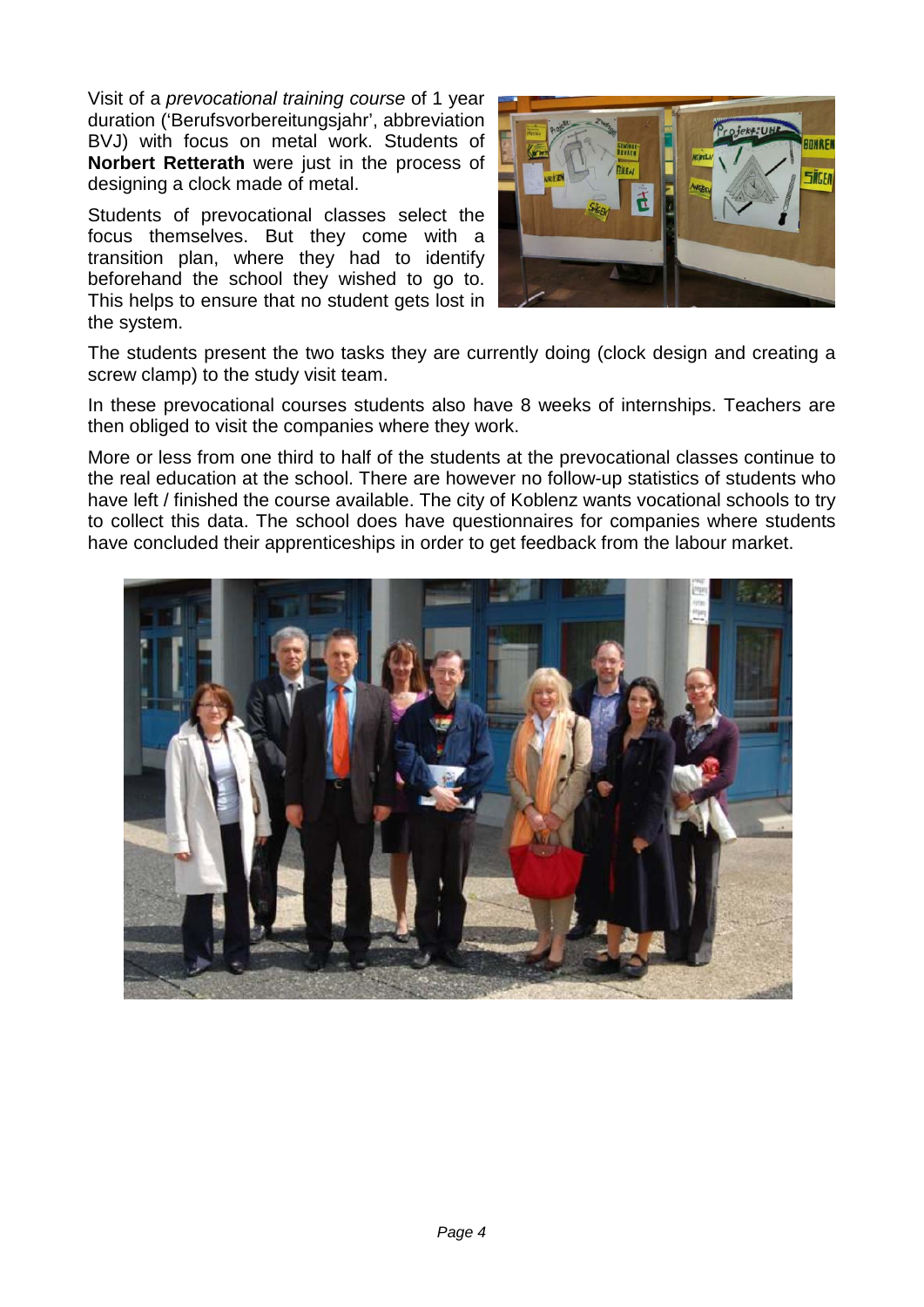#### **1st day afternoon**

**Meeting at the School Board (ADD) to talk about the key elements and basic principles of Vocational Education Training in Germany and of the State of Rhineland-Palatinate.**

Welcome by **Margit Theis-Scholz**, host of the study visit and responsible for special schools at the School Board.

Presentation by **Monika Hahn**, responsible for dual VET schools in this area of Rhineland-Palatinate (see presentation **2-Dual-system.pdf**).

The German education system:



The German system of Vocational Education and Training:



The dual system is a good example because of its close links between the labour market and education, and due to the high chances for learners to get a job afterwards. The examination of learners is done by the school and by the company, to ensure joint educational responsibility. There are about 1.5 million students in the dual system per year. 52% of pupils decide to join the dual system after school. Although there are about 350 recognised professions available,  $10 - 20$  belong to the most famous ones, such as car mechanics, hairdressers, office managers. In total 500 000 companies provide apprenticeships.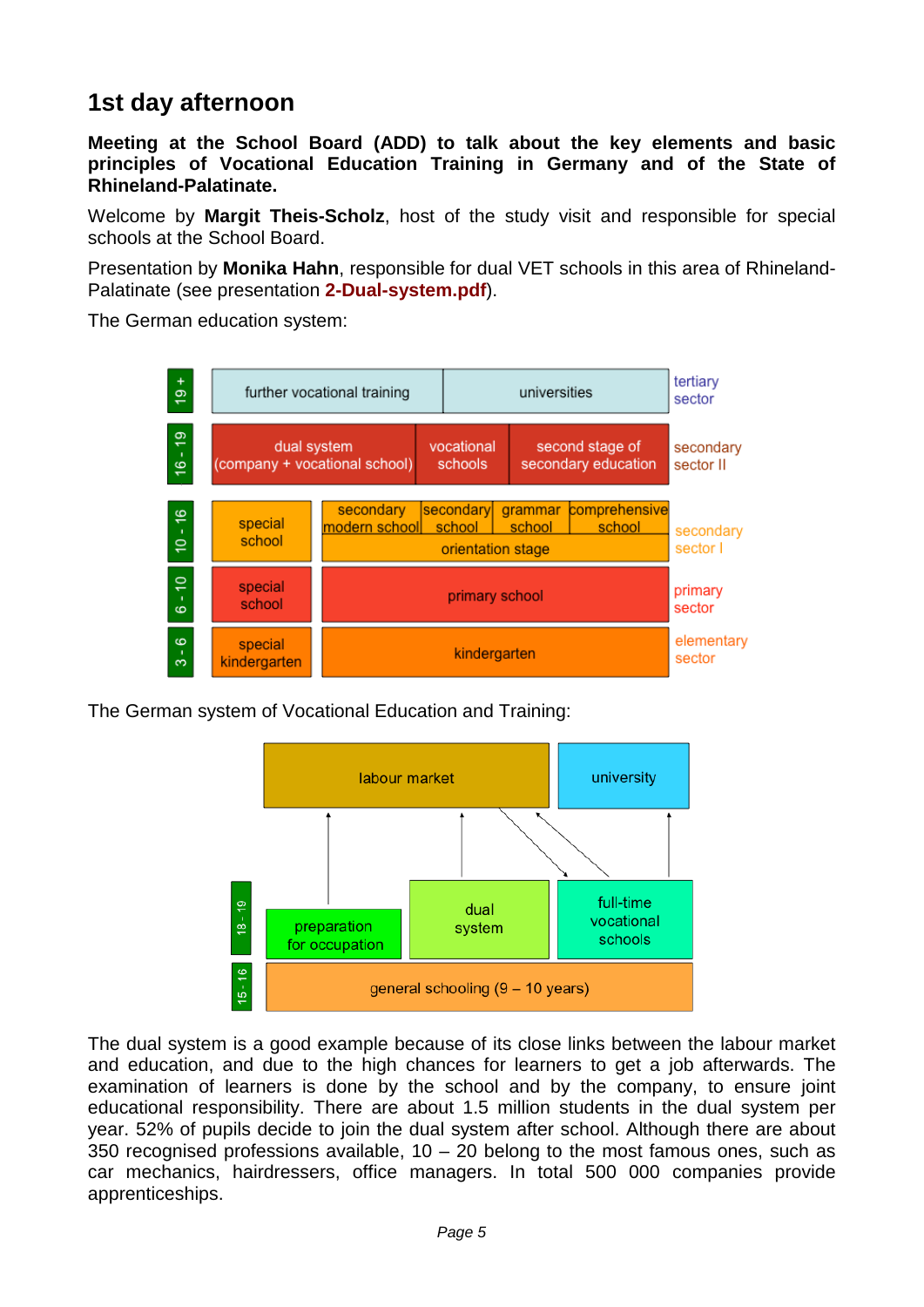35% of their times apprentices stay at the VET school. Their time at school is made up of 4 lessons in general subjects and 8 lessons in specific subjects. With regard to soft skills, this is not yet implemented in the curriculum as an own topic, and therefore needs to be addressed more implicitly in the curriculum and in teachers' practice.

The social partner defines the skills needed, while the Federal government and the Länder define the framework with regard to training and education. About 80 000 students leave school without certification each year, an estimated number of 20% drop-out. A national institute (BIBB) analyses drop-outs and gives feedback to the National Ministry of Education.

Presentation by **Margit Theis-Scholz** (see **3-SNE-in-VET.pdf**) on the inclusion of students with special needs in VET.

BF1 is an abbreviation for classes with certificate but with no company that hires the students as apprentices. But as the students still have to attend school for at least 12 years, these classes are needed. There is also the concept of stepwise apprenticeships to reach a helper level status in the respective profession.

The job centre makes a (psychological) statement in the last year of grammar school which of the two types of a curriculum (either normal or reduced) is recommended for a student. This statement should be written up together with the school, but this is the case mainly in special schools. Normal schools often just send students there and only the parents of the student get to know the result. This is a procedure in Rhineland-Palatinate, but other Länder have similar approaches.

The entrance qualification (eQ) for weaker students is recognised by companies. It involves practical phases in companies.

Possibilities of support VET schools in trying inclusive ways:

- Social work at schools: more social workers are needed
- Counselling by psychologists: not regularly in schools; they should work both on student and on teacher level
- Further education offerings of the institute for teacher training
- Consulting by special advisers for inclusion: while these exist in primary and secondary education, they don't exist in VET
- Integration help in case of handicaps and severe special needs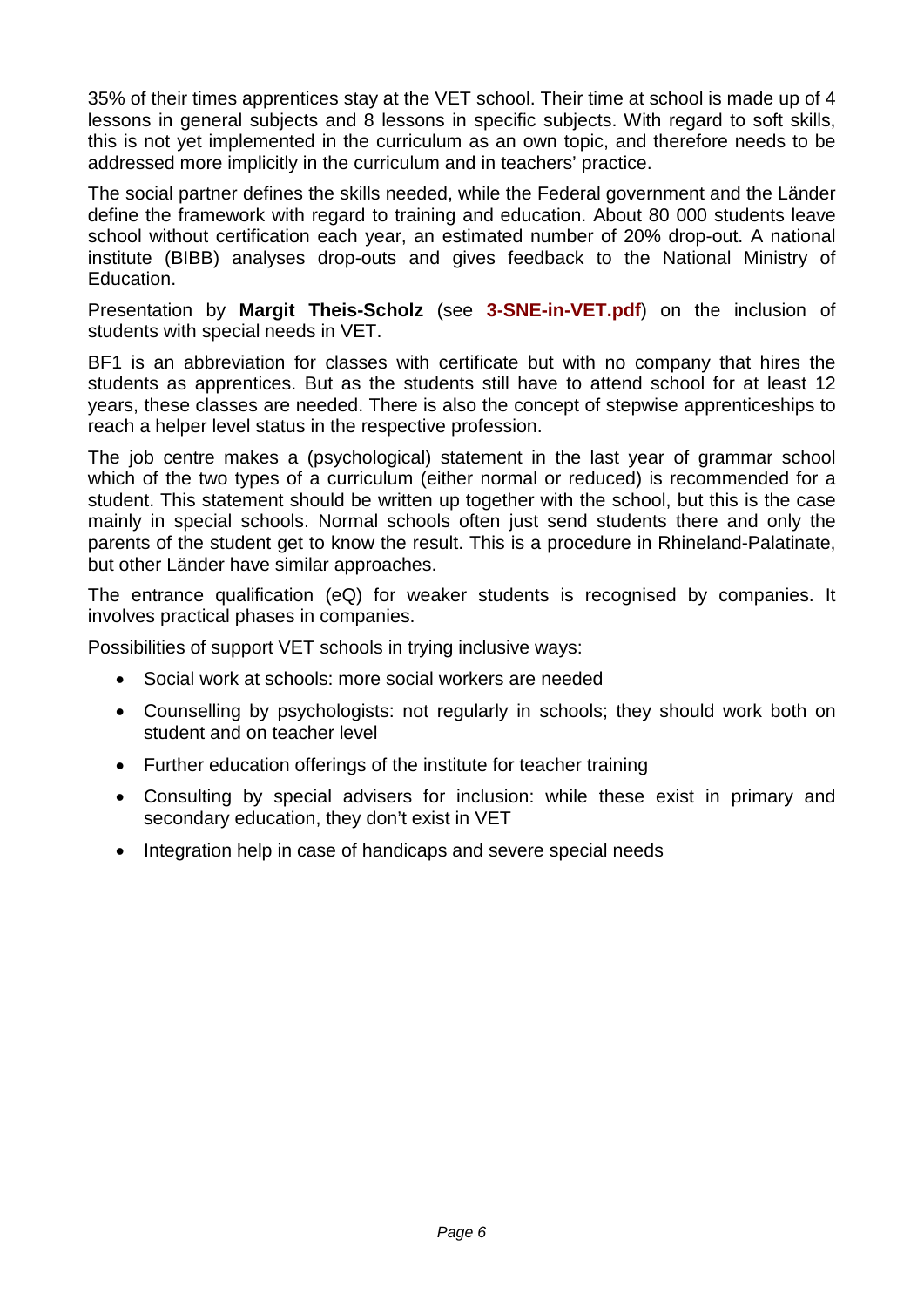# **2nd day morning**

#### **Visit to the vocational training centre Rommersdorf**

Welcome by **Gisela Schiffer-Sommer**, head of Case Management, at the Vocational Training Centre Rommersdorf of Heinrich Haus in Neuwied, and introduction to the centre. Heinrich Haus offers the following areas:

- school-based education: 1 school with 400 pupils with focus on motoric development, 1 school with 70 pupils with focus on holistic and motoric development, 1 pre-vocational school with 450 pupils with focus on motor, learning, sensor and psychological disabilities
- vocational education: entry diagnostics, vocational preparation and vocational education and training (e.g. administration, metal work, electronics, wood technology, interior design, house keeping, agriculture)
- employment: sheltered workshops for people with disabilities, day care centres, integration service, supported employment, diagnostics with regard to ability to work
- production and services: manifold offers including gardening services, renovation and interior work, woodwork, packaging, data archiving, label printing, laundry, car service
- living / residence: 54 places for children with motor or complex disabilities, 135 places for adults with motor or complex disabilities and 80 places for seniors older than 65.
- medicine / therapy: various medical services, physiotherapy, ergo therapy, logopedics, supported communication
- ambulant care
- culture and leisure

A group of experts gathered to discuss in particular the situation of people with autism in VET.

Presentation by **Margit Theis-Scholz** on the coordination of consulting for autism. The number of students with autism is increasing. Therefore, 6 special school teachers act meanwhile as advisors for autism. Twice per year a conference with these advisors is arranged for mutual exchange.



A round-table meeting for performing a diagnosis in the form of a dialogue is proposed, addressing teachers, parents, autism advisors, potentially also therapists, the Lebenshilfe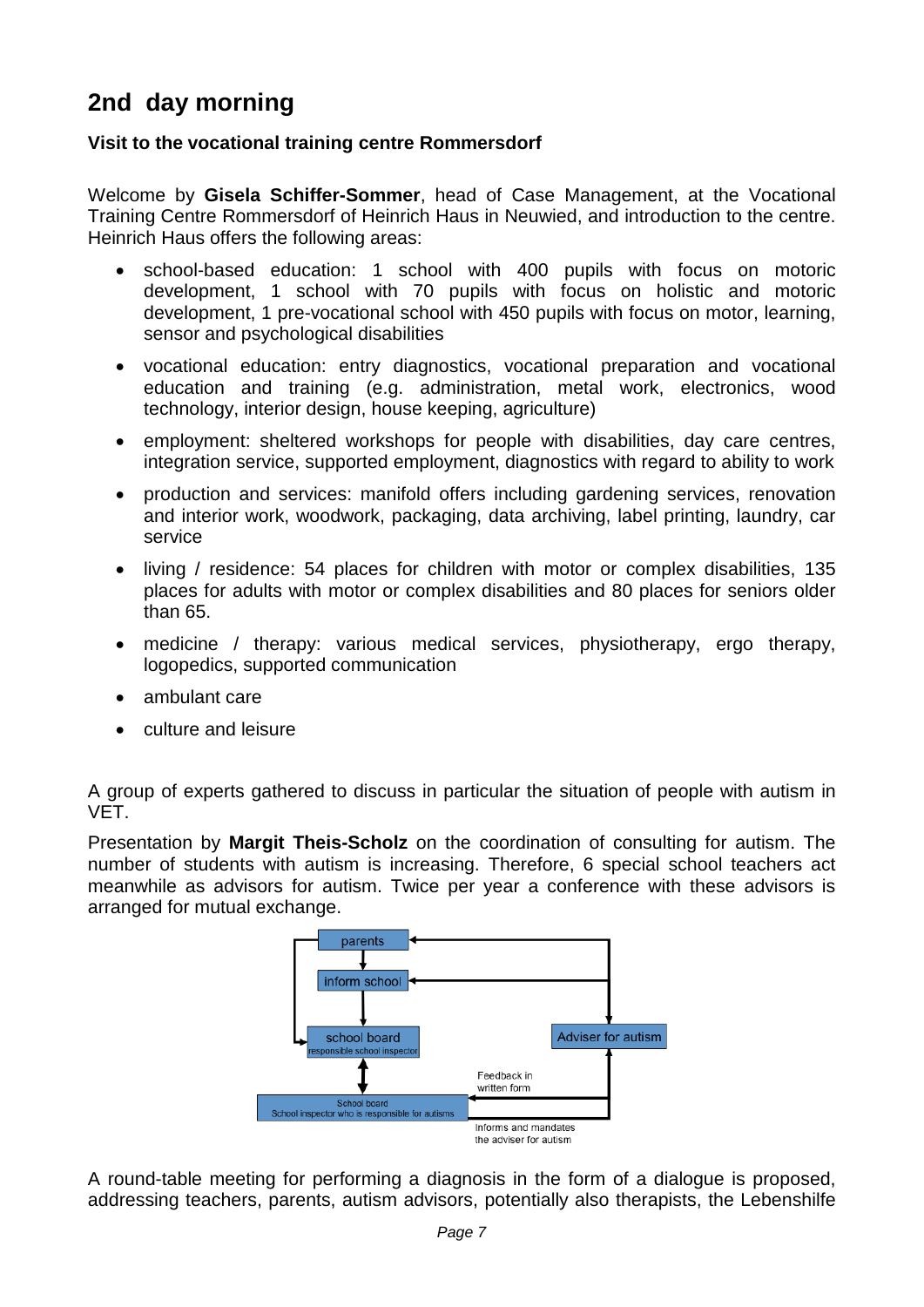(see below), a personal support person, headmasters. Assumptions for making this roundtable successful:

- Participants are experts
- Advancement of multidisciplinary collaboration and activation of different competences
- Solving of problems "on location" has priority
- Direct participants have primary responsibility
- Leading idea is to find a common consensus as a key element of quality
- Necessity of reliable structure in the on-going process of consulting

The network that needs to be set up to work effectively consists of:

- Working with parents
- Youth welfare offices
- Educational institutions (Lebenshilfe, centre for special therapeutics, Foundation Bethesda, authorized person for people with handicaps, …)
- Service for integration

Presentation by **Elisabeth Auer**, mother of a daughter with down syndrome, and head of the regional autism association.



In her presentation Mrs Auer highlights the important role of school companions. However,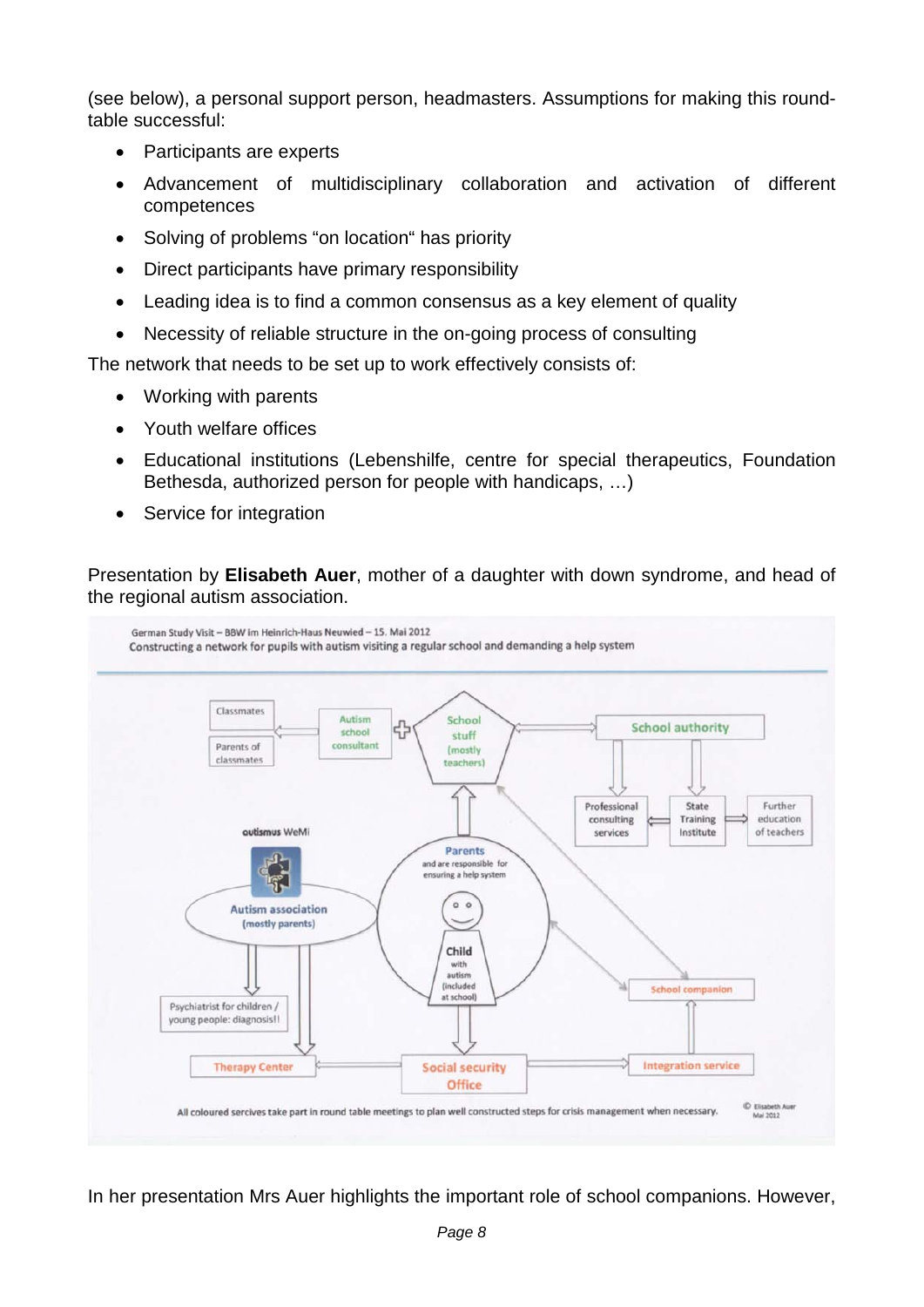there are no regulations about how school companions work together with parents or with school staff, which is problematic in the case of conflicts. Therefore, round tables should happen way before a crisis is happening, but too often it only takes place afterwards. The schema shown above shows how the autism association would like to see things happening, and what it works towards. Still problematic is, that too much needs to be done and initiated by the parents, and that responsibilities of the different stakeholders in the network are not clarified / defined.

Presentation by **Monika Schuh**, Bethesda-St. Martin foundation, providing, among others, services to support people with special needs in the transition from school to work (kind of job coaches). The Bethesda-St. Martin foundation was founded 1855 and is today working in a variety of areas including help for elderly, youth and people with special needs. They have c.600 workers and the foundation is supported by the state. Their services to integrate people with special needs has set up a new offer 3 years ago called 'ÜSB' focusing on the transition from school to work. It currently works with 11 schools of which 1 is a regular school.

Integration services

- give assistance and support starting in school until the transition into work and beyond
- have many years experience in integration of handicapped people into employment
- know the employment market and the main players
- know the current funding sources and employment possibilities
- familiar with disabilities / illnesses, have experience with the target group
- think systematically, individual-centred work.

The service has a fixed schedule when they are available in each school. Pupils can ask for an appointment. The support starts two years before the school finishes by providing information on vocational choices. In the process single consultations and parents' evenings are offered, and the service also acquires suitable internships for the pupils. The network in which the service works consists of parents, schools, the school board, employment agencies, employers, associations, organisations and initiatives, chambers of trade, and youth welfare.

Internships are used to inform and prepare the pupils for their future work environment. Pupils get support in the preparation of applications for employment and coaching support for upcoming interviews. They also offer an evaluation to adapt the transition plan together with the school. Finally, they also identify support needs in the social environment and organise support possibilities accordingly.

After transition support does not end necessarily. There is a possibility to further support after leaving school, e.g. by other job coaching activities or by additional support during qualification measures.

Areas of internships presented as pictures: Working in a garage and working in homes for elderly people.

Presentation by **Elfi Höfer-Mendling**, from Lebenshilfe Koblenz e.V. Ambulante Hilfen. Lebenshilfe is a self-help association founded by parents and experts in 1958, with 135000 members in 527 local and regional chapters today. The board of this association consists of at least 50% people with a disability, their parents or relatives and the main offices can be found in Berlin and Marburg.

The service offered by Lebenshilfe supports and accompanies children, youths and adults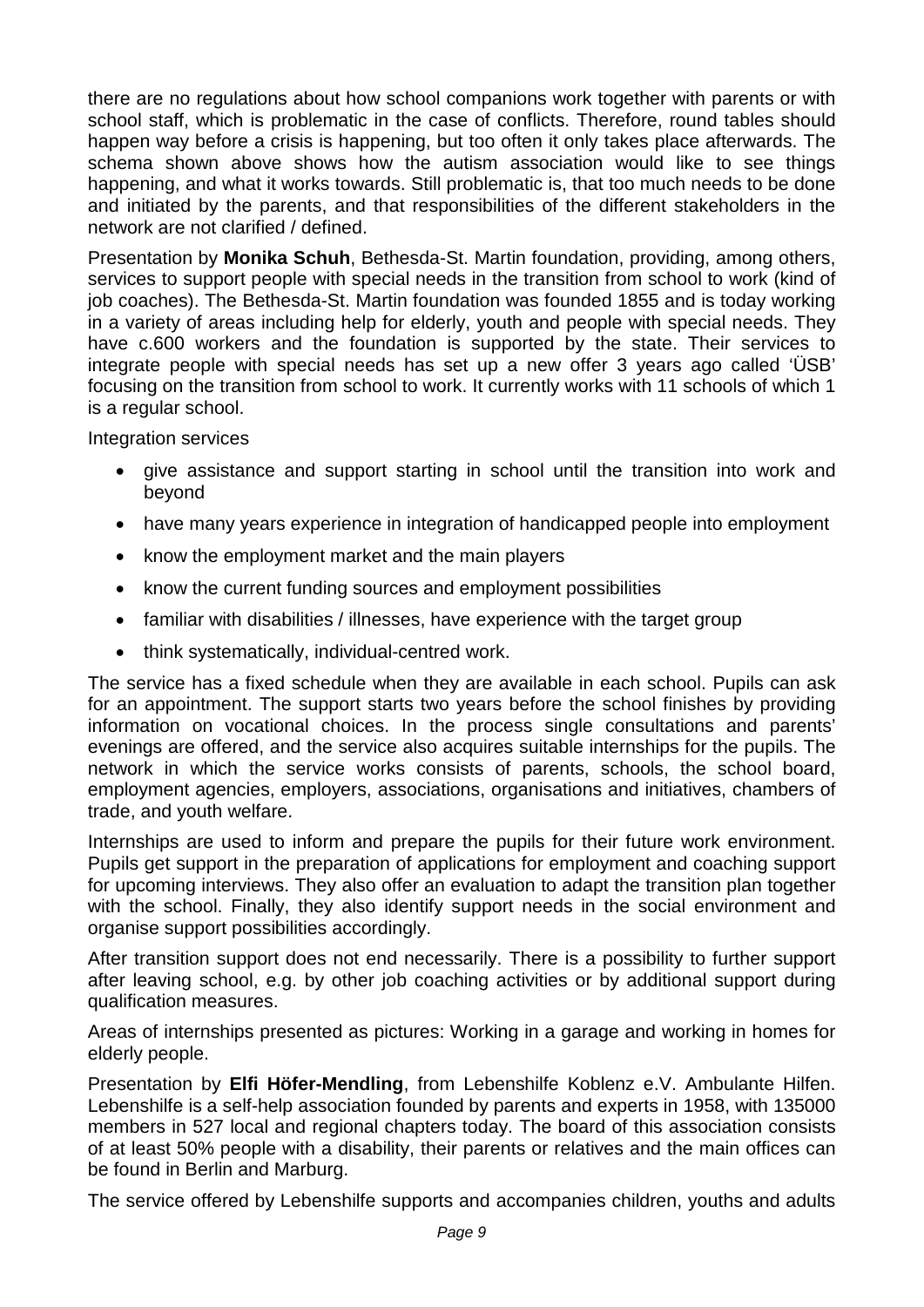with disabilities in schools and at work. Lebenshilfe is one of the actors in the network for supporting people with autism in educational institutions. 15 employees currently support 12 male and 1 female student with autism. These employees are called integration helper or school companions. Their tasks are:

- accompany and support pupils at school,
- instruct, empower, provide hints for self-help,
- guide teachers, co-students and parents to understand what autism means and how to best intervene,
- initiate and moderate contacts between the student and co-students,
- create a supportive environment in regular settings,
- facilitate individual achievements of the student.

This service is complemented by autism-specific guidance and qualification of school companions via in-house courses and further qualification, regular exchange meetings of all relevant staff, and counselling and support of children, youth and their parents as well as all others involved with regard to autism, i.e. diagnostics, therapies, leisure, self help groups, etc).

Finally, **Mr M.** presented himself. He is currently learning to become an industrial clerk. His Asperger syndrome was detected late, after several visits at hospitals. He considers Asperger not just as a problem, as it brings as well some benefits. So he is interested in languages and in music and has several hobbies. But often he is lacking power, so he prefers thinking than doing. His first visit to the VET institution was 2008, but he says that

he had too many problems at that time and consequently didn't start yet then. In 2010 he went through an assessment and industrial clerk was proposed to him due to his intellectual capabilities.

His biggest problem is that he is often tired, sometimes he even has sleep attacks. Also, he doesn't like people telling him what to do, which of course is difficult in an education and training phase. Personally, he considers the dependency from his parents as a problem (especially when it comes to transportation). He works in a so-called competence workshop, a cooperation between the VET centre and a sheltered workshop. His plan is to study Sinology, but he needs to go through VET first and master again his A-levels.

*Picture: Job advertisements collected from newspapers at public display at the VET centre Heinrich Haus*

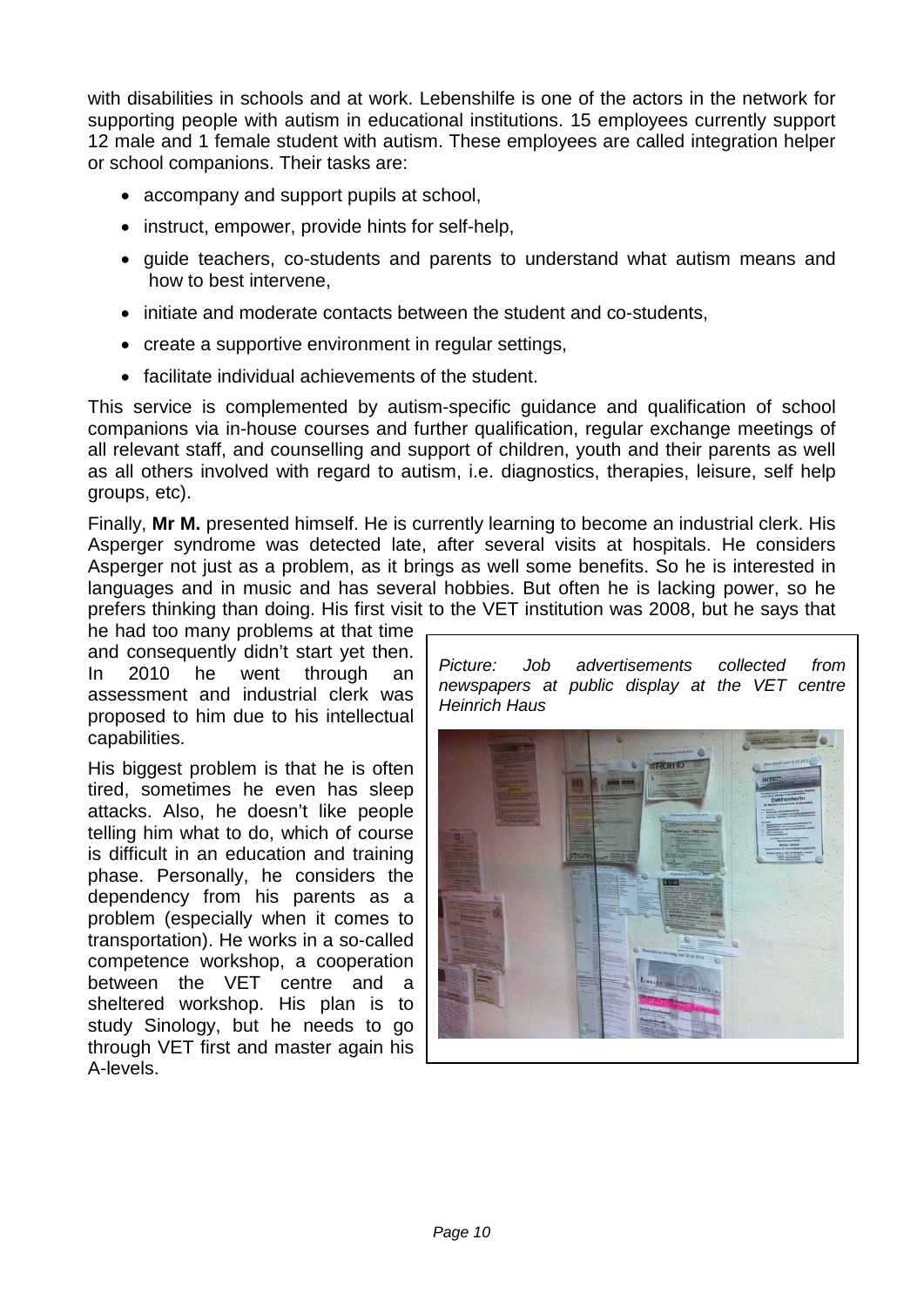## **2nd day afternoon**

**Visit of the chamber of crafts (HWK) in Koblenz**



The study visit team was welcomed at the chamber and shown around the premises. The first visit was at the construction workshop. All participants are disadvantaged and follow a reduced curriculum in the 1-year pre-vocational class (BVJ). In case strengths or skills are detected, then higher standards can easily be aimed at any time. There are 3 different degrees possible, two of them for 2 years (practitioner in building construction, and

building construction practitioner) offering an opportunity for continuing to get the certificate for the 3-year education and training (e.g. bricklayer). The students have 80 days of internship per year by order of the employment office. In Germany, the 'Gesellenbrief' (certificate of apprenticeship) is usually the minimum certificate needed to get a job, without this certificate it is quite difficult or job offers are not well paid.



In a neighbour room, a roof was built to allow roofers who had an accident at work to rehearse walking and working on roofs again (part of the rehabilitation process).

The study visit team also observed students in the painters workshop where a simulation of an exam under real conditions took place. Students who take this examination have 1 day of theory exam and 2-2½ days of practical exam. There can be a translator as a 'helping aid' for a student in order to complete the exam.

Three students were interviewed and offered their views on the vocational education and training opportunities.

Student 1: He first visited a special school, then a pre-vocational class to make his educational certificate. But he did not get a job afterwards, so he started qualification and training at the Chamber. He just succeeded with the interim examination and seeks a company so that he can proceed with the vocational examination in summer. His biggest challenges are written tasks, as he is dyslexic and also has problems with fine motor movements of his hands. He received ergotherapy which helped him a lot already.